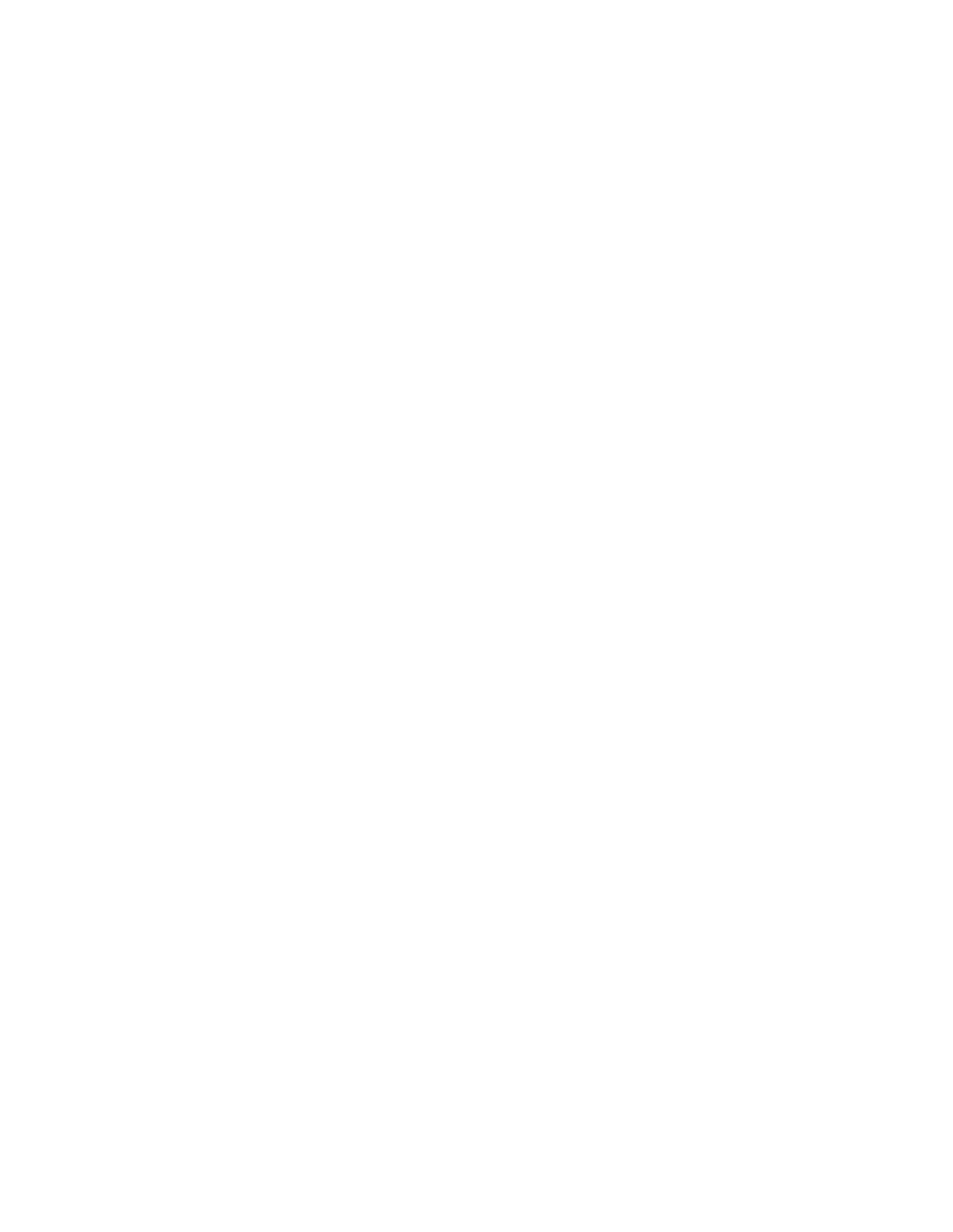When you hold your newborn child for the first time, you instinctively protect them from harm, handling their fragile frame as if it were made of the thinnest porcelain. On the trip home from the hospital, after inspecting the seatbelt nine or 10 times, you drive well below the speed limit. During the first few weeks you spend more sleepless nights than they do—wondering about their future and worrying about their safety. When you imagine their first day of school, college graduation, and wedding day, you picture yourself right beside them, beaming with pride. But what if tragedy strikes and you are taken from your children before they reach these milestones?

It's nearly incomprehensible for a parent to consider, but part of loving and protecting your family is providing for the possibility of events unfolding differently than you've envisioned. The question of what will happen to your children without you or your partner will be answered one way or another. The amount of control you have over how that question is answered is entirely up to you. Without sufficient planning, your family's future will be decided by the judicial system. Setting up an estate plan makes sense for any individual, no matter their financial or personal situation, but for families with young children, drafting an estate plan is absolutely essential.

# **WHAT IF I DON'T HAVE AN ESTATE PLAN?**

If you pass away without an estate plan, you die *intestate*, which means that your estate will be distributed by predetermined state guidelines, and the courts get to decide who is awarded custody of your children and who controls the inheritance you've left for them.

# **CUSTODY OF YOUR CHILDREN**

Without even a basic Will, you won't have any say about who assumes custody of your children. A judge who has no knowledge of your wishes will appoint a guardian for them in family court. Initially, the judge will appoint a temporary guardian, with a full hearing being held possibly months later to award final custody and guardianship to the person the court deems to be the most capable.

Potentially, your family and friends could end up battling over custody arrangements, causing emotional rifts among your loved ones for years to come. Or, worse yet, your children could temporarily or permanently be placed in foster care.

If you had nominated a guardian in a Will or the Pour-Over Will of your Living Trust, the judge would have taken into consideration the person you named and most likely awarded custody to that individual, unless that person were deemed unfit to care and support your children.

## **CONTROL OF YOUR CHILDREN'S INHERITANCE**

To make matters even more complicated, there may be a separate court hearing to determine who will be in charge of the inheritance that you leave for your underage children. The financial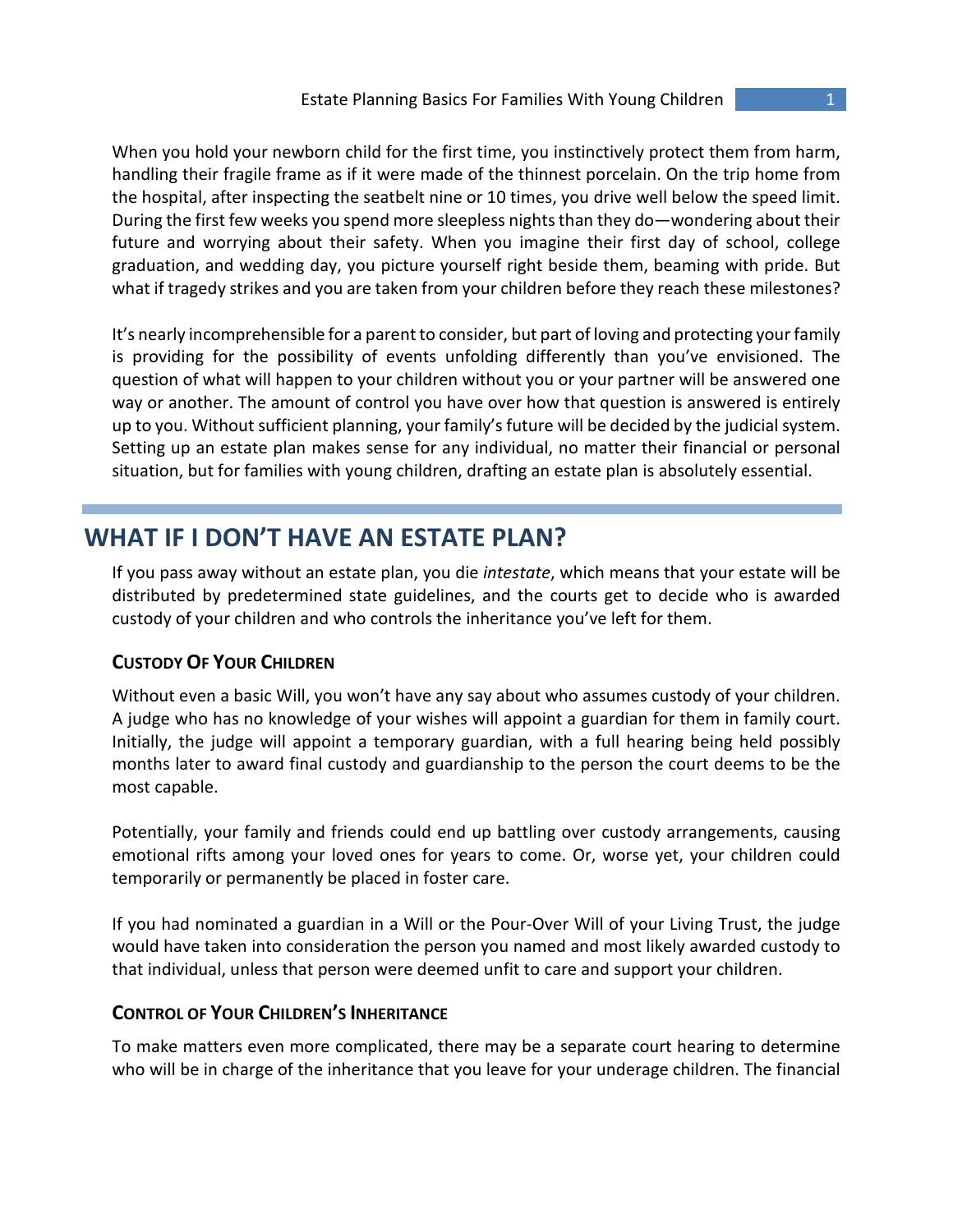guardian, or guardian of the estate, may or may not be the same person who was awarded custody.

The financial guardian will be in control of your children's inheritance until they come of age. At which point they will receive their full inheritance outright. Due to the young adult's financial inexperience and immaturity, their inheritance may be squandered.

## **PROBATE OF YOUR ESTATE**

Furthermore, without a Will or a Revocable Living Trust, any assets including life insurance proceeds will be divided according to predetermined state guidelines for *intestacy* in probate court. These guidelines are based on a one-size-fits-all approach to division of wealth. This formula, written by state legislators, does not take into account non-traditional families, such as those with children who are not yet adopted or unmarried partners, and may instead distribute the estate only to legally-recognized relatives. Additionally, each state has different rules, so if you own physical property in more than one state, it can become excessively difficult and expensive to sort out. Even without this complication, probate may be an extremely costly, timeconsuming, and potentially distressing process in many states and can be avoided easily with a proper estate plan.

Moreover, having your estate settled in probate court makes all of your finances and personal information a matter of public record. Not only is this embarrassing and invasive, but it can also be dangerous for your surviving family members, as it makes them easy targets for predators, solicitors, and scam artists.

## **JOINT TENANCY PROPERTY OWNERSHIP**

When you and your spouse open a checking account, buy a car, purchase a home, or acquire just about any other asset you can think of, the first  $-$  and usually only  $-$  impulse is to put the title in both your names as Joint Tenants.

Additionally, many families, including parents with young children, choose Joint Tenancy as their estate plan because they've heard it is a cost-free replacement for a Will and that it avoids probate. These individuals focus on the fact that at the death of one of the owners, Joint Tenancy immediately passes full ownership of an asset to the surviving Joint Tenant by operation of law. So, yes, it does circumvent probate and avoid the need for a Will, at least temporarily. Unfortunately, they're overlooking the fact that upon the death of the surviving Joint Tenant, the entire estate will have to pass through probate. It also brings with it a slew of problems that more than offset any short-term convenience it provides. In fact, Joint Tenancy can end up costing you  $-$  and your loved ones  $-$  many times the expense and headaches you thought you were avoiding.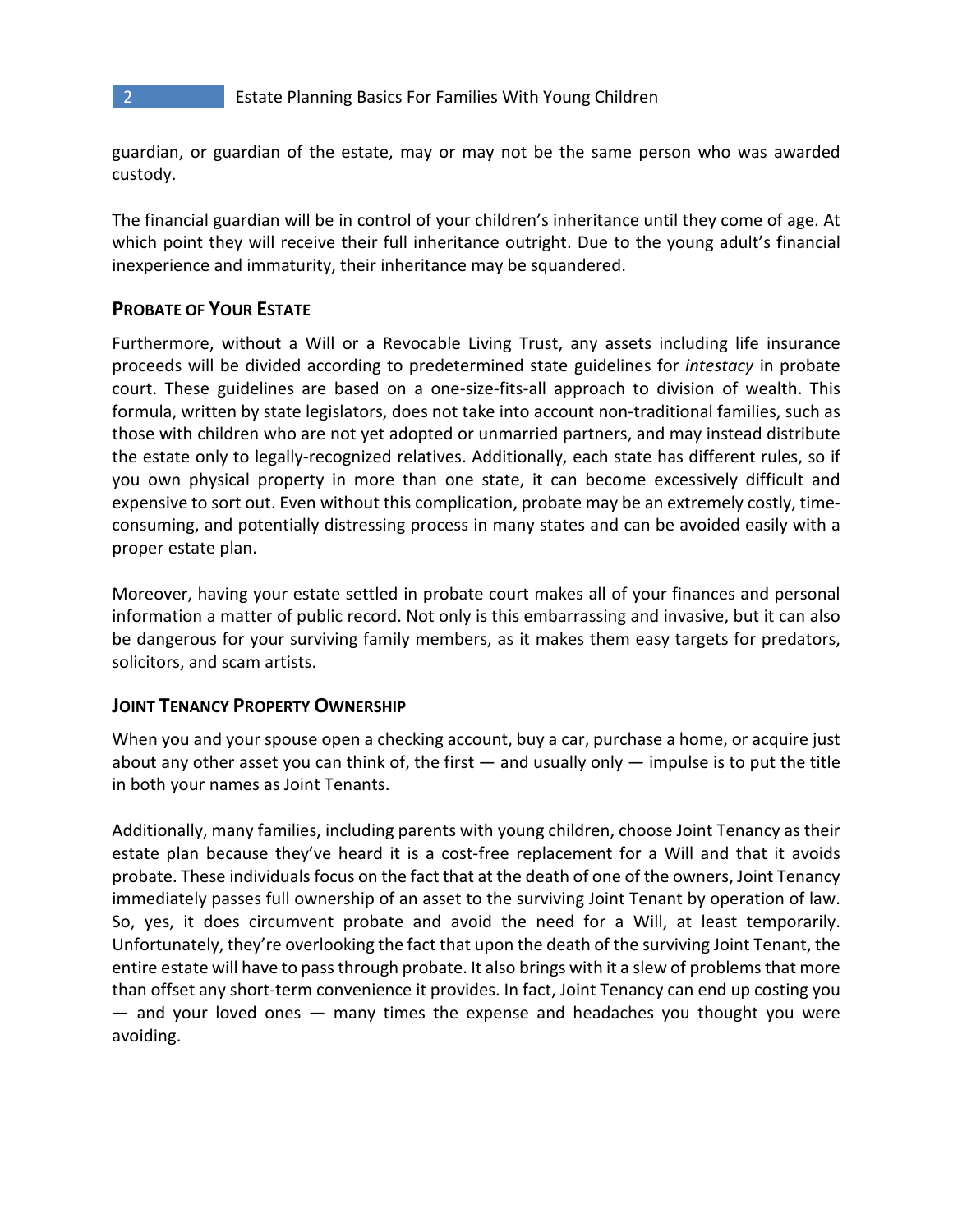For example, if you should pass away unexpectedly and your surviving spouse remarries, your jointly owned assets may end up being considered community property, causing you to lose control on how you would have wanted your children's inheritance to ultimately be distributed.

A solution many rely on is to establish a Revocable Living Trust and re-title their assets in the name of the Trust. The Trust will avoid probate and provides protection in case your surviving spouse remarries, allowing you to specify when and how you want your assets distributed to your children.

## **ESTATE TAX LIABILITY**

Lastly, in addition to enduring the expense and delay of probate, without an estate plan, your beneficiaries may have to pay unnecessary federal estate taxes on their inheritance. Additionally, many states have state estate or inheritance taxes at much lower levels. The survivor of a married couple might be able to use the exclusion of the predeceasing spouse, as well as their own. However, in order to be able to get "portability" of the deceased spouse's exclusion, a federal estate tax return must be timely filed, even if it would not otherwise be necessary to do so. There are many reasons that a couple might plan to have the first spouse leave their assets in a "Family" or "B" Trust for the benefit of the survivor and children, rather than relying on portability. A Family Trust not only locks in the deceased spouse's exclusion amount, even growth of the Trust would be excluded from the survivor's estate. Further, the Trust could be exempt from tax even in the estate of the children. Portability does not allow for this.

A separate Family Trust allows for many protections that portability does not provide. The Trust can provide creditor protection, both in the event of remarriage and divorce from other creditors. Also, a Family Trust can lock in the ultimate beneficiaries of the assets. This can be important to blended families.

# **SPECIAL CONSIDERATIONS FOR DIVORCED PARENTS AND BLENDED FAMILIES**

In this age of divorce, remarriage, and blended families, parents who are divorced or remarried have an even greater need for estate planning – and more difficult challenges to overcome. Without a carefully designed estate plan there is much at stake for blended families and the children involved.

## **NAMING A GUARDIAN**

Single and divorced parents have a higher need for estate planning than anyone because they may not have a partner to care for their children if something should happen to them. The guardianship or custody of children whose parents are divorced usually falls to the ex-spouse, as long as he or she is the biological parent. However, in the rare case of that individual being unable or unwilling to care for the children, then another guardian would be appointed by the court.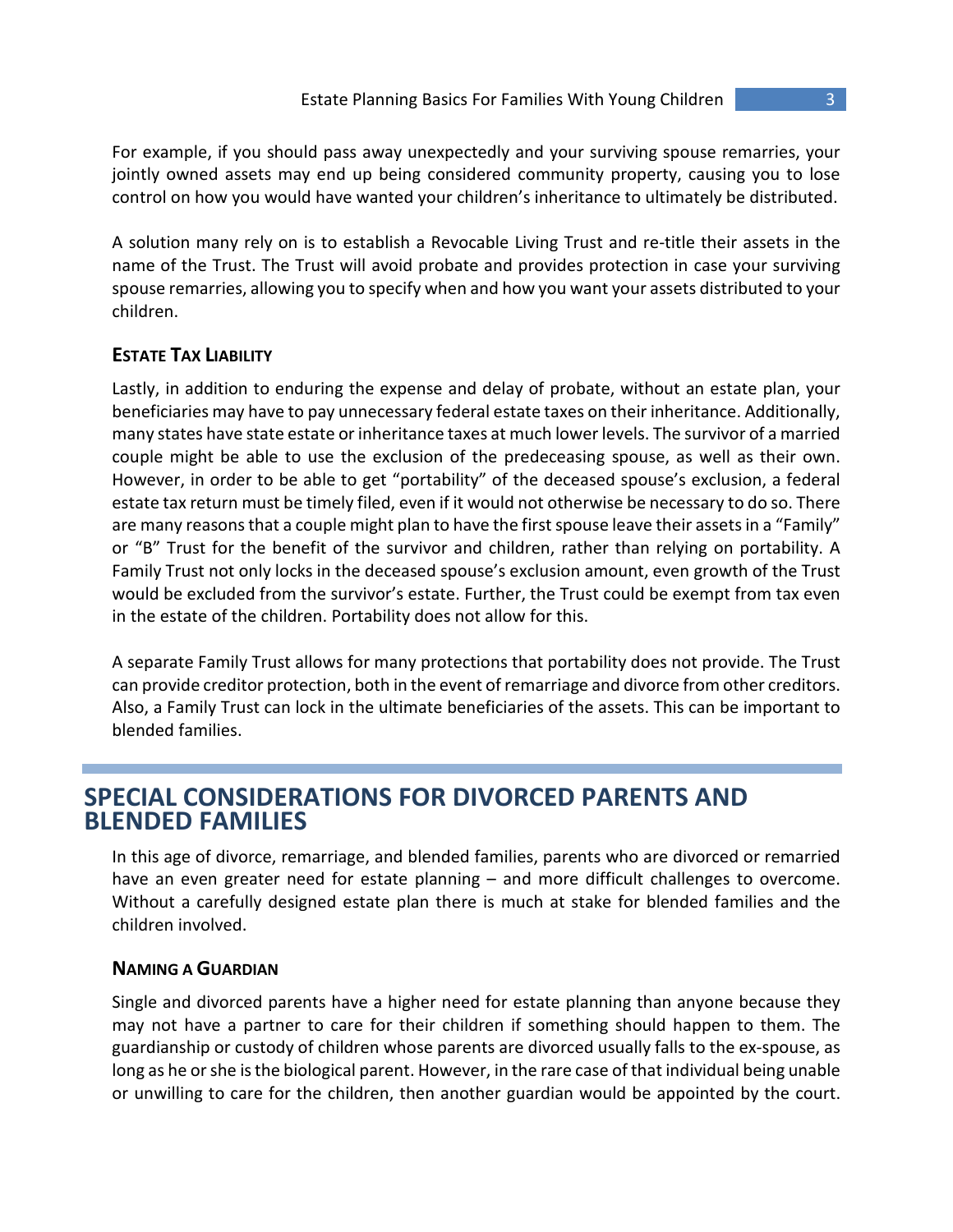Nominating a guardian in a Will would allow you to have a say in who should take care of your children.

#### **PROBLEMS WITH OUTRIGHT DISTRIBUTION OF ASSETS**

Another concern is the management of the minor children's inheritance. When assets are distributed outright to minor children being cared for by an ex-spouse, the ex-spouse may have control over how the inheritance is managed. Similarly, if a step-parent has been appointed as the guardian, then he or she has authority to manage the inheritance of the children. In either case, your wishes regarding your children's inheritance may not be followed. However, your minor children can't be expected to manage their own money at such a young age. So what's the solution? Holding assets in Trust with a Successor Trustee to manage those assets, instead of outright distribution, ensures that your children's inheritance is handled fairly and distributed in exact accordance with your wishes.

#### **DYING INTESTATE**

As we've discussed before, if you die without an estate plan, your estate will be subject to the intestacy laws in your state and go through probate court. The division and distribution of your estate will be subject to a predetermined formula, usually providing half of your estate to your new spouse, and the remaining half being allocated in equal portions to your biological children. For many parents in blended families, the state's distribution plan is worlds apart from how they would have chosen to distribute their assets themselves.

For example, if your blended family includes your spouse's children from a prior marriage, whom you have raised, but never formally adopted, this formula would not provide an inheritance for them. Similarly, if you have adult children from a prior marriage and minor children with your new spouse, you may want to provide more financial support to your minor children than provided by state guidelines.

#### **OWNERSHIP OF PROPERTY**

When it comes to ownership of property, most married couples are joint owners of all of their assets. However, with blended families, this may not be the wisest choice. If you've remarried and established joint ownership of property with your new spouse, you may be unintentionally disinheriting your children from a prior marriage. In the event that you pre-decease your new spouse, they will get the ultimate say in who inherits your jointly-owned property or if your new spouse dies intestate, the state will decide for them. This could very likely result in those assets being inherited exclusively by your new spouses' children from their prior marriage – completely disinheriting your children. A proper estate plan can help address matters of property ownership among blended families and ensure that your children's inheritance is preserved.

Each blended family is unique, and similarly, each couple has its own set of goals to accomplish. Preserving the relationships between the step-parent and the step-children after the death of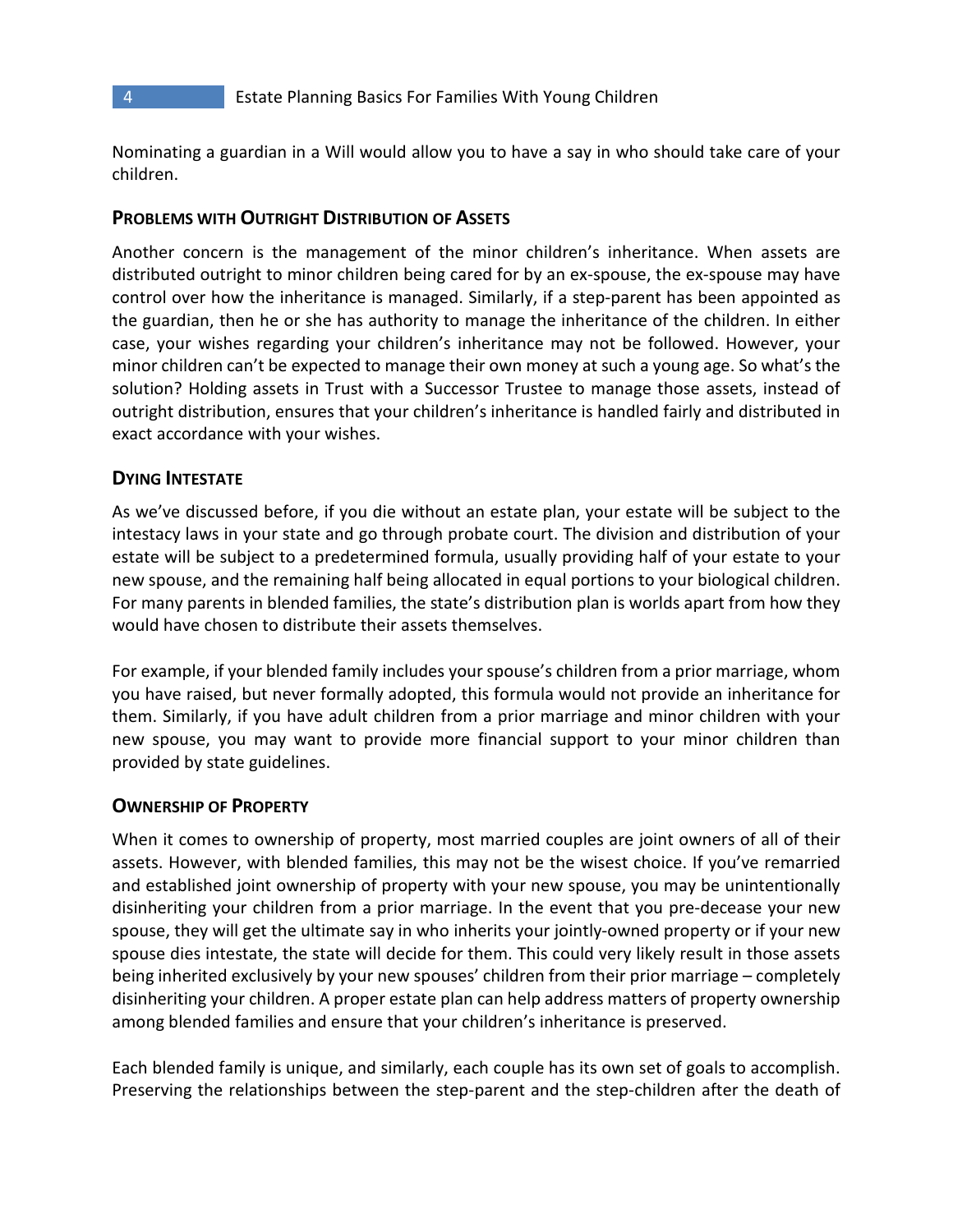the parent and spouse is usually one of those goals. Proper estate planning can tailor a solution to help meet those goals.

# **CHOOSING A GUARDIAN**

Guardians of minor children are "nominated" in the Will by the last parent to die. Guardians are typically "nominated" rather than appointed because the courts will give preference to the nomination but are not bound by it. If a court determines that the best interest of the child would be better served by another choice, they need not heed your suggestion. However, while the nomination of a guardian is not a guarantee, it does allow you to give the court guidance, which it will use to make its determination. If all other things are equal, the court will heed your advice.

Nominating a guardian for your children is the most important – and, in many cases, the most challenging – part of the estate planning process. Here are some factors that you should consider when choosing a guardian:

## **AGE**

You need to consider both the age of your children and the age of the potential guardian. If your kids are young, you need to select someone who will be emotionally and physically able to care for them in the long-term. While a grandparent may have the best emotional connection, they may not be able to make the kind of commitment necessary to raise your children to adulthood. On the other hand, it's also possible to choose a guardian that's too young to handle such a large responsibility. Therefore, it's important to consider both the age and emotional maturity of your guardian candidates.

## **PARENTING STYLE, RELIGION, AND VALUES**

Every parent has differing opinions on discipline, education, and even curfew. Therefore, it's vital that you take these things into consideration when choosing a guardian. Ask yourself what's most important to you in terms of values and religion, and then assess whether the guardian you have in mind shares those views. If you're unsure, ask them. You might be surprised by their answers.

## **STAGE OF LIFE**

Think about the stages of life your potential guardians are in. Are they married or single? Are they likely to get married or divorced? Do they have their own children, and if so, are yours likely to fit in? If they are single now, is a future spouse going to be supportive of their guardianship? What about their career? Are they married to their job, or close to retirement? All of these factors will have a tremendous impact on your children's lives, so take your time and choose carefully.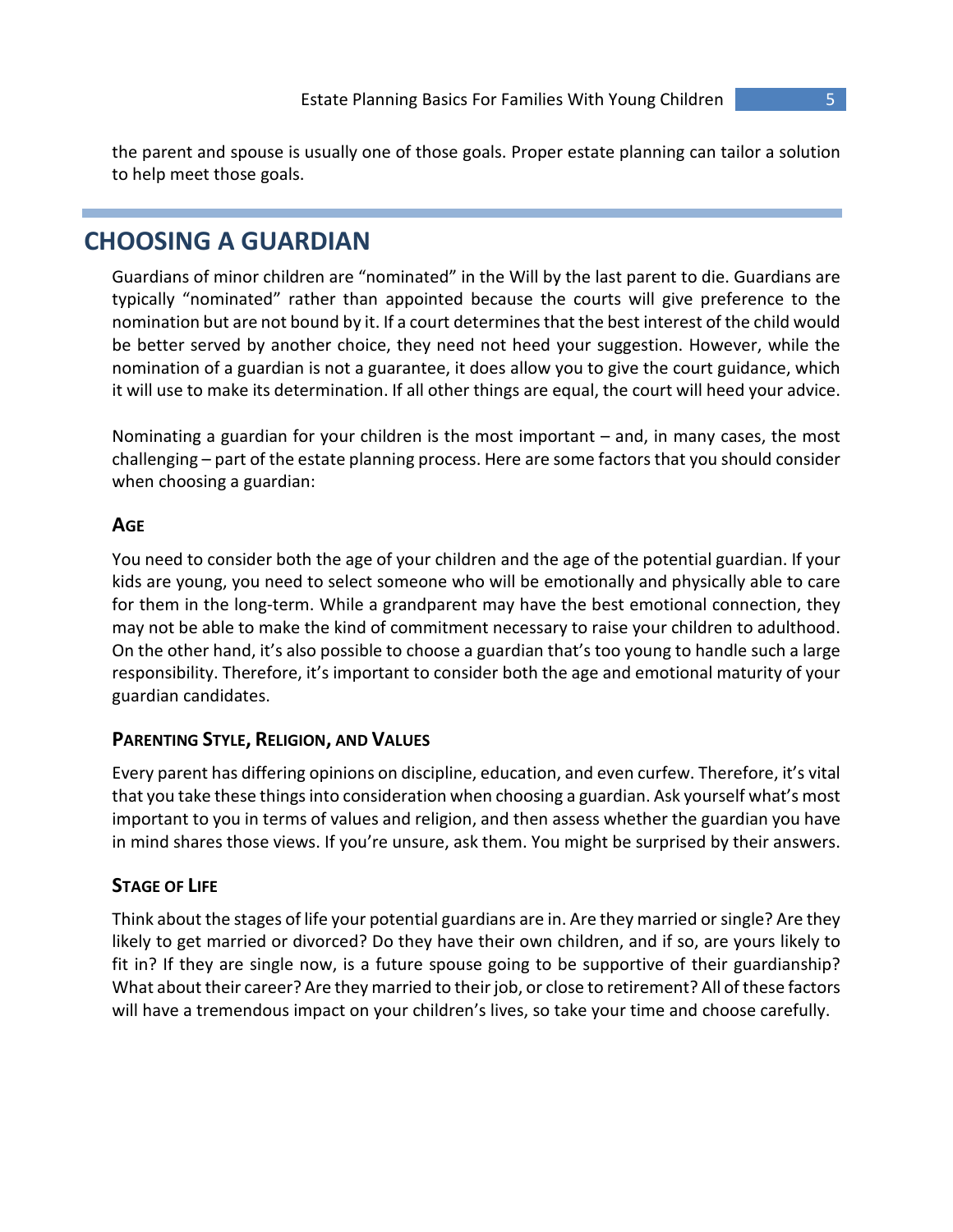#### **LOCATION**

Sometimes we underestimate the effect of a location on our everyday lives. But, where a child grows up has an enormous influence on the person they become later in life. Things like neighborhoods, school systems, and nearby relatives seem like obvious variables when thinking about the location of a potential guardian. But what about less obvious factors like climate? Moving from a warm climate to a cold one, or vice-versa, can be a big adjustment for a child. Lastly, it's important to weigh the likelihood of frequent changes in location. Will the guardian have recurrent moves or job changes? In some cases, this is impossible to predict, but nevertheless helpful to consider.

#### **RELATIONSHIP**

It's not necessary for your chosen guardian to be a blood relative, but it's best if they are at least familiar to your children. If you have never seen this person interact with your kids, how will you know what kind of parental role this person would play with your kids? It would be much easier for both the guardian and your children to grieve and adjust if they already had a good relationship with each other. Obviously, in rare cases, it is necessary to choose a person who is distant from your family. This option should be exercised only as a last resort. It's important to note that even if your children are particularly close to one aunt, uncle, or friend, remember that this person would potentially fill the role of parent, not best friend. So be sure to keep all of the other considerations in mind as well.

#### **WILLINGNESS**

Speak to all of your guardian candidates before you make a decision. After all, having to assume a guardianship is a life-changing responsibility, and not to be undertaken lightly. Although, in reality, it's unlikely that your chosen guardian will need to fulfill that role, it's important to secure their consent before naming them.

#### **FINANCIAL POSITION AND RESPONSIBILITY**

An important part of the estate planning process is making sure that your loved ones are provided for financially. Ask yourself whether your chosen guardian is financially stable enough to raise a family. Do they have problems hanging on to money? What are their spending habits? If you have doubts about their abilities to manage finances, but you're convinced that they would make the best guardian for your children, you may want to consider talking to a qualified attorney about Trust provisions that can make this easier.

In addition to discussing your wishes with your chosen guardian, it is recommended that you and your partner write letters of intent for your children. These letters can vary significantly, but most people use the opportunity to describe their expectations and hopes for their kids. A letter can be a much more comfortable format for expressing these desires than a verbal discussion, and it also serves as a permanent record. It is recommended that individuals update their letters of intent yearly or bi-yearly as their circumstances evolve.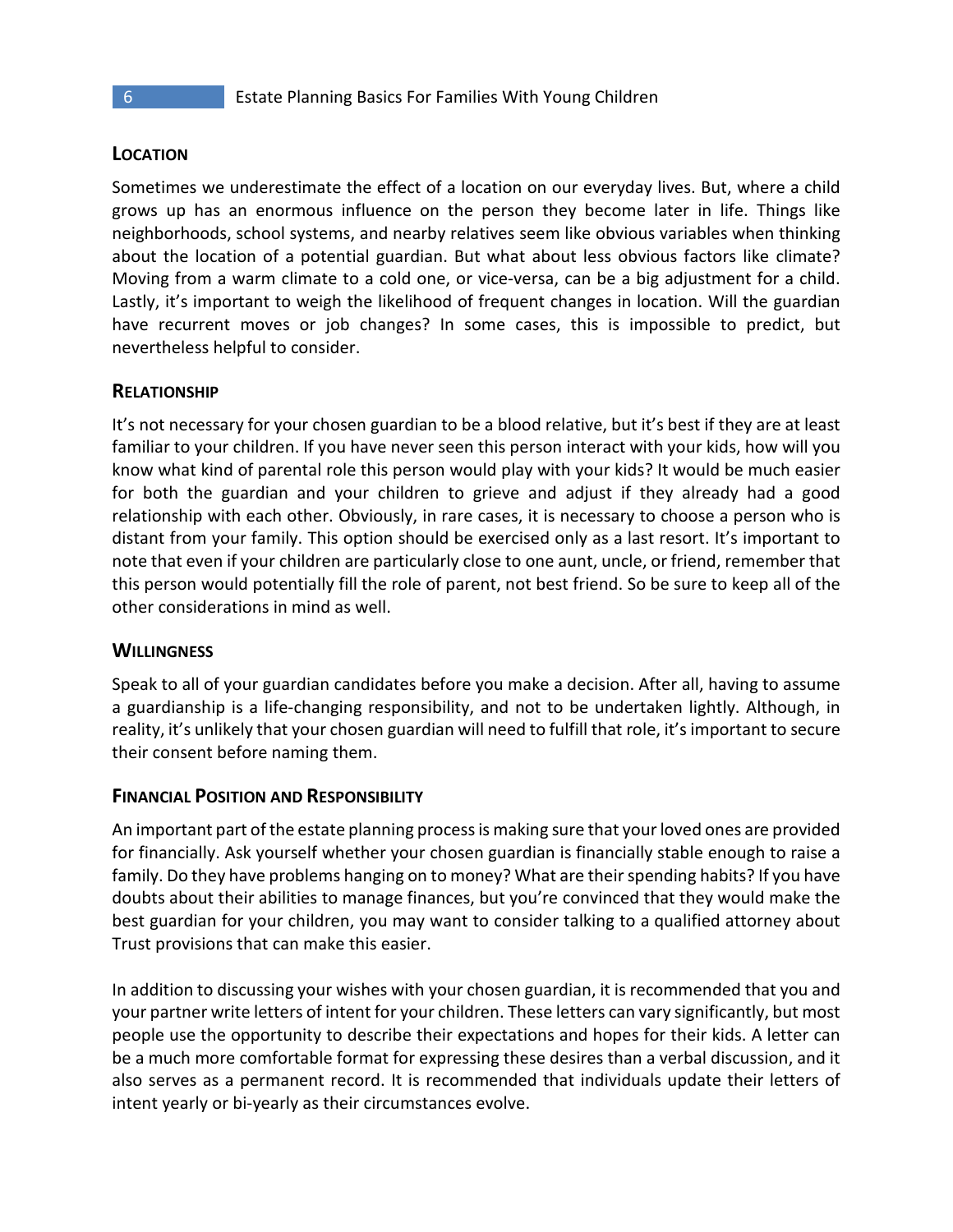Whether you have several guardians in mind or just one, it's vital that you weigh each and every variable to determine if he or she is the right person to care for your most valued treasures: your children.

# **DISABILITY PLANNING AND POWERS OF ATTORNEY**

In addition to naming a guardian for your children, every parent needs a Power of Attorney to authorize someone to make financial decisions in the event you become incapacitated by an unexpected accident or illness. The appointment of a trusted individual to make these financial decisions helps ensure financial stability for your spouse and your children during your incapacity. The Power of Attorney and nomination of a guardian allow someone you have chosen to care for your minor children in a loving and attentive manner, rather than as the subject of a cold impersonal court bureaucracy.

When executing a financial Power of Attorney, you will want to discuss the implementation of a Health Care Directive and Health Insurance Portability and Accountability Act (HIPAA) Authorization Form with your estate planning attorney. A Health Care Directive will allow you to select an agent to make health care decisions for you, in the event that you are unable to do so for yourself, and to state your wishes for the types of life-sustaining or invasive medical treatments that you do and do not want administered. A HIPAA Authorization Form will allow the individuals you select to have access to your medical records and authorize doctors to release information to them about your current medical status.

# **FINANCIALLY PROVIDING FOR YOUR CHILDREN**

If you are like many Americans and do not currently own sufficient assets to secure your minor children's financial future, you may want to purchase, at the very least, a term life insurance policy. For as little as a few hundred dollars a year, you can gain several-hundred-thousand dollars in coverage. It is wishful thinking and risky to assume that whomever you name as a guardian will be willing and able to financially provide for your children. Taking out an insurance policy is truly one of the easiest and most beneficial things you can do to protect them.

However, selection of life insurance beneficiaries is an often-misunderstood process with potentially devastating consequences. Unfortunately, directly naming minor children as the beneficiaries will seldom achieve your estate planning goals and creates unnecessary delay and expense in providing for your children. A better option is naming a Trust as beneficiary of the policy and providing terms to a Successor Trustee for management of the children's inheritance. Consult with an estate planning attorney to determine the best way to ensure your life insurance proceeds are used for the benefit of your children, while maximizing asset protection and minimizing taxation.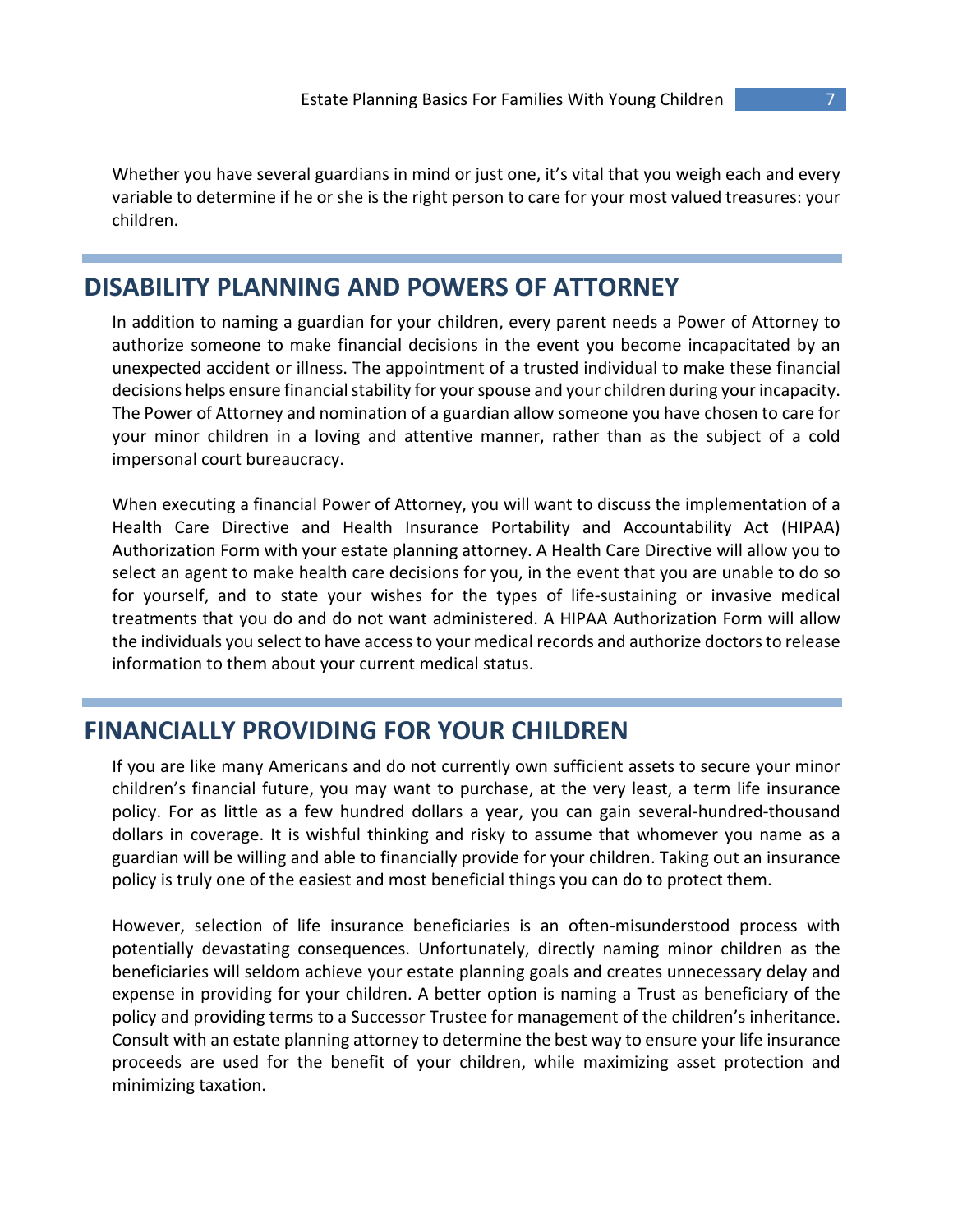# **ESTATE TAX PLANNING**

When you pass away, all assets you own, including your home, vehicles, life insurance policies, retirement plans, and even personal belongings are considered part of your estate. When you total the full value of those assets, it may be quite easy to exceed the federal estate tax threshold. With a proper estate plan in place, various tax planning strategies can be employed to reduce or even eliminate, in some circumstances, the need to pay federal and state estate taxes.

# **PLANNING OPTION #1 - PLANNING WITH A WILL**

A Will is oftentimes one of the most basic and widely used estate planning tools. Simply put, a Will is a legal document that describes how you want your assets distributed at your death. It also names the guardians of your children.

A Will only goes into effect at your death. Upon your passing, an executor, whom you name in your Will, oversees the distribution of your estate to any heirs named, however, the actual distribution of your assets is controlled by the probate court. Additionally, a Will also does not provide you with lifetime planning, an increasingly important consideration now that Americans are living longer. Of course, passing away with a Will expressing your wishes is much better than dying with no plan at all.

#### **A CONTINGENT TRUST FOR YOUR CHILD'S BENEFIT**

An estate planning strategy popular among parents who choose to plan with a Will is the setup of a contingent Trust for a child's benefit. In the case of the parents' death, the Will initiates the formation of a Trust to hold your child's inheritance and functions in the same way as a Living Trust, with the ability to hold assets for distribution when your child comes of age or reaches milestones which you stipulate. The assets are managed by a Trustee that you appoint. This type of Will-based plan is called a Testamentary Trust.

The main drawback to this type of planning is that assets must still go through probate prior to being transferred to the Trust. However, a Testamentary Trust is still far superior to a Simple Will and avoids any problems that may result from outright distribution of assets to children, which may be supervised by the court, as a result of using only a simple Will.

# **PLANNING OPTION #2 – PLANNING WITH A REVOCABLE LIVING TRUST**

#### **WHY IT IS OFTEN THE BEST CHOICE**

One of the most comprehensive and well-designed estate plans is the Revocable Living Trust. A Living Trust is set up in such a way that the Trust owns the assets to be left to the heirs, thereby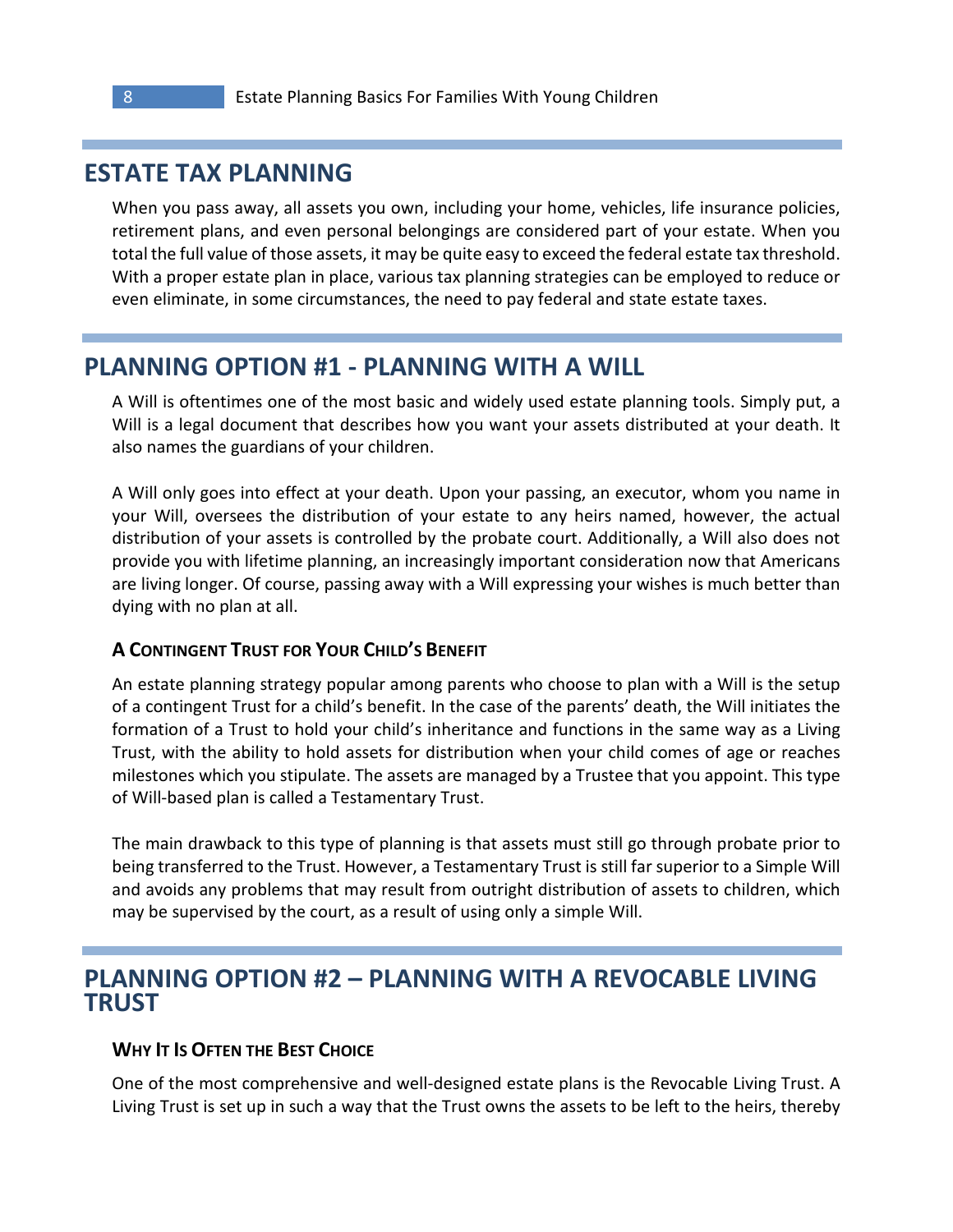avoiding probate. In most cases, the parents name themselves as the Trustees and someone else (a family member, friend, guardian, banker, or investment expert) is named as the Successor Trustee. Upon the death of the Trustee or Co-Trustees, the Successor Trustee becomes responsible for the management of the Trust assets. Like the executor of a Will, he or she is required to manage and distribute the estate strictly according to the terms of the Trust.

With a Living Trust, or a Testamentary Trust under a Will, you can choose to delay the distribution of the inheritance to your heirs until they reach certain milestones, earmark it for college tuition, or reward hard work and career achievements. A Living Trust may also be drafted to protect your assets from your heir's creditors and future ex-spouses, and any financially inexperienced or irresponsible decisions.

In the case of very young children, regular disbursements from the Trust can be arranged to cover expenses such as medical costs, maintenance, or travel. A Living Trust ensures that your children will be provided for until adulthood and beyond.

Provisions for keeping assets in Trust, such as the examples above, can also be included in a Will, directing the creation of a Testamentary Trust after death.

### **AVOIDING PROBATE**

Because the Living Trust technically owns the assets, they are not considered part of the probate estate, and therefore, are not subject to the probate process. Instead, the Trustee oversees the distribution of the property according to the specific terms of the Trust. This arrangement yields several important benefits.

Avoiding probate means not only avoiding the hassle and expense, but also saving time. When young children are depending on an inheritance, the last thing they need is to have their livelihood tied up in the court system. Even though your children may get a small allowance while your estate is in probate, the time delays of the court process can extend the amount of time before your heirs receive their full inheritance significantly—by months or even years—especially if the Will is contested. A Trust is a better way to give your family faster, unfettered access to the funds they need.

Your privacy is also maintained through a Living Trust, whereas in the probate system, your personal matters could be broadcasted to the masses. The average Joe off the street has no business knowing the names of your children, who has custody of them, and how much inheritance they are to receive.

#### **MAINTAINING CONTROL**

Living Trusts may be harder to contest than Wills. Part of the reason is that Trusts usually involve ongoing contacts with bank officials, Trustees, and others who can later provide solid evidence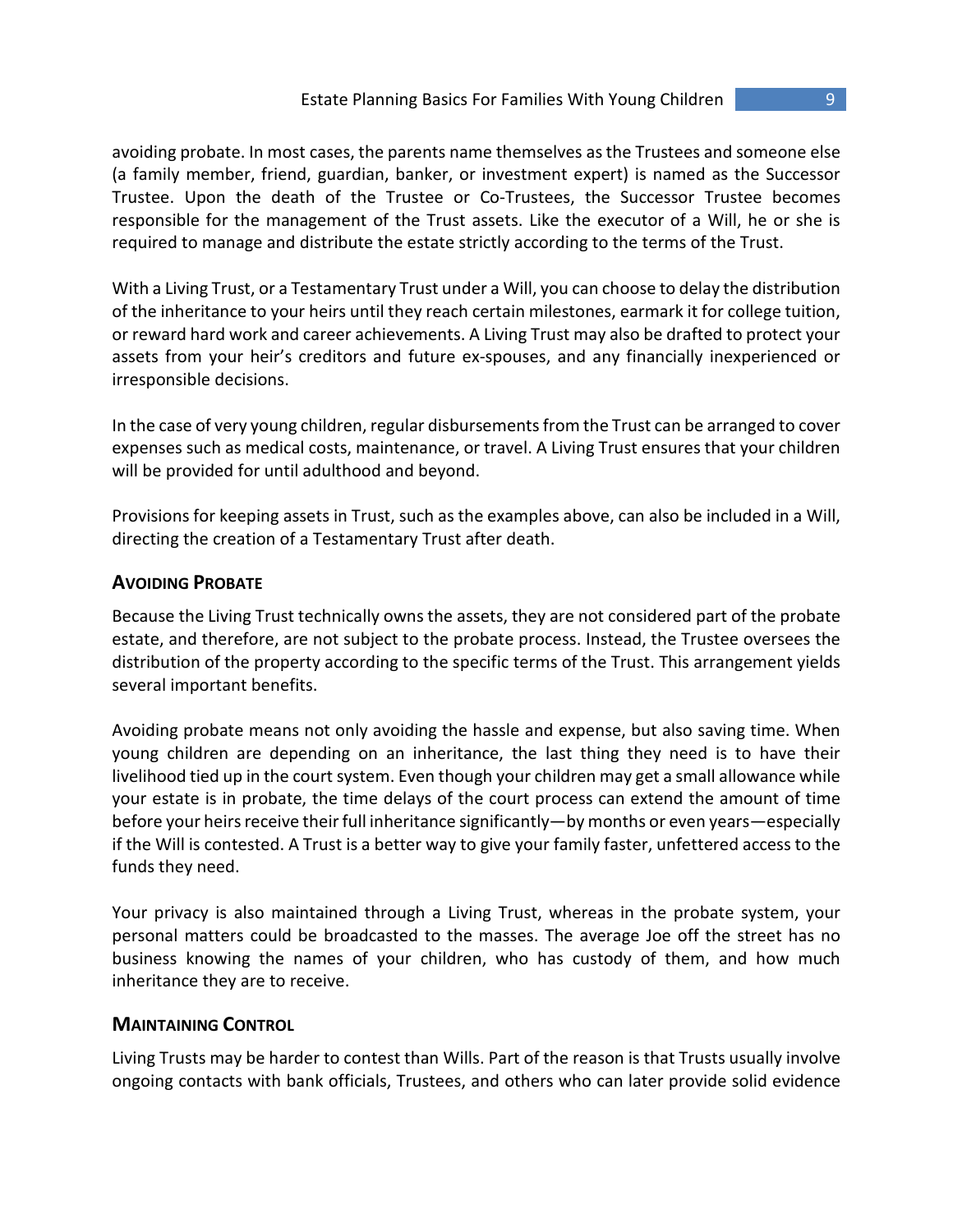of the owner's intentions and mental state. A Living Trust that has been in place for a long period of time is less likely to be challenged as having been the product of undue influence or fraud.

## **POUR-OVER WILL**

Every Living Trust has what is called a "Pour-Over Will" as part of the complete estate plan. It has two functions within the plan. First, this is where you will nominate a guardian for your underage children. Secondly, it functions as a safety net for any assets not transferred into your Trust, stating that any such assets should be transferred and owned by the Trust.

#### **SPECIAL NEEDS CIRCUMSTANCES**

A Trust can be especially appropriate in the case of heirs with special needs. A Special Needs Trust can be set up to financially provide for your special needs child without jeopardizing their government benefits. Additionally, if your child will be unable to make financial decisions for him or herself even as an adult, then a Trustee can be an indispensable aid in making sure he or she will be well taken care of.

# **THE ROAD AHEAD**

One thing should be clear by now; we do our families a great disservice when we fail to plan for every contingency. That's why a critical first step in your planning process should be a consultation with an attorney who focuses their practice in estate planning. Taking the time to form a thoughtful, detailed, and durable estate plan will ensure that you, your spouse and your children are provided for in the event of a tragedy.

Considering our own mortality may seem like a frightening obligation, especially for parents of younger children, however, undertaking this emotional challenge now will pay off exponentially in peace of mind in the future. Ideally, you will always be around to provide for your family and witness those wonderful milestones in your children's lives. But at the same time, you will take comfort in knowing that your loved ones will be provided for, no matter what lies ahead.

For current estate tax, gift tax, and income tax figures, please visit our website at \_\_\_\_\_ or contact our office at (###)###-####.